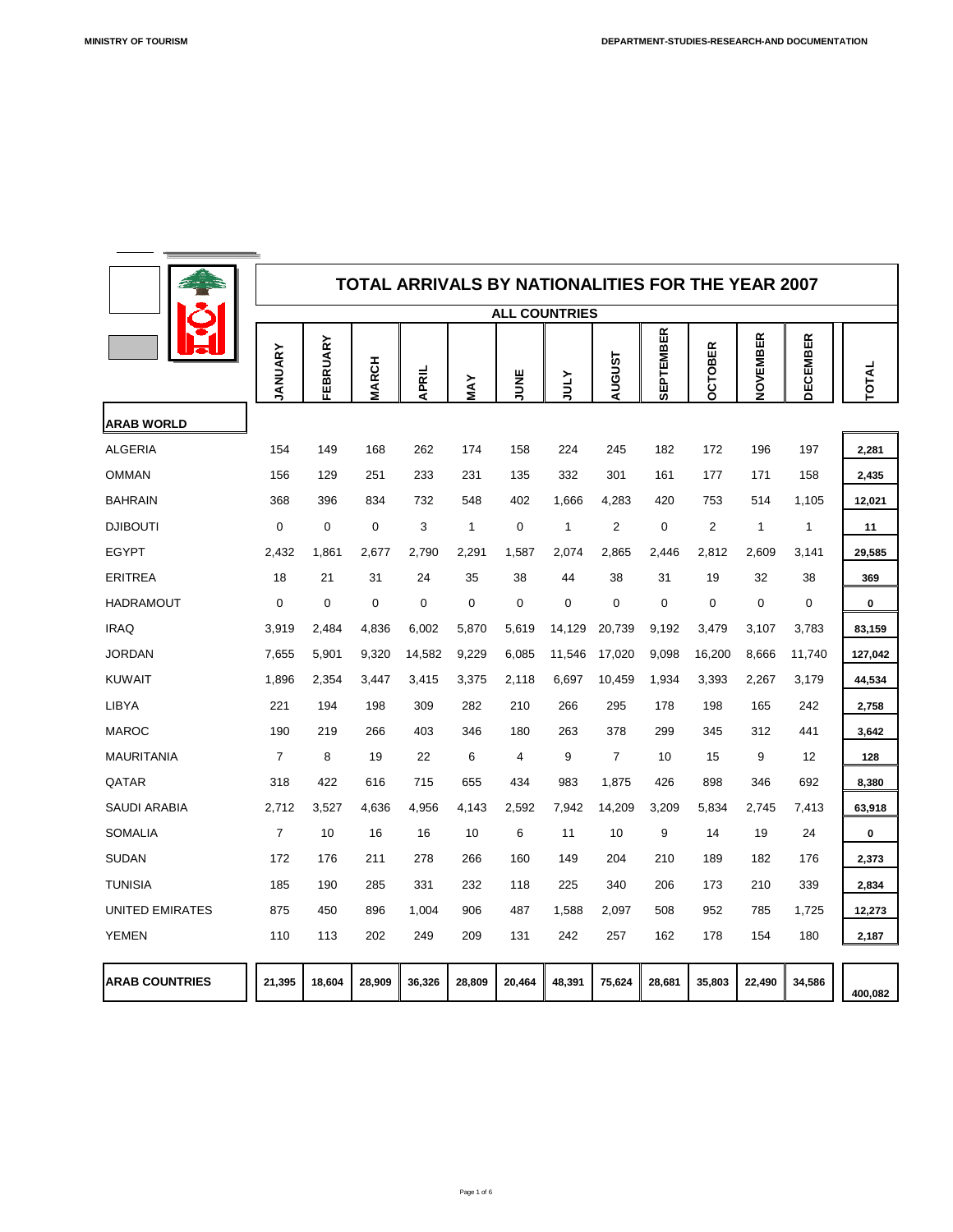

|                                        | <b>TOTAL ARRIVALS BY NATIONALITIES FOR THE YEAR 2007</b><br><b>ALL COUNTRIES</b> |                |                |                |                |                |                |                  |                  |                                    |                |                  |                  |  |
|----------------------------------------|----------------------------------------------------------------------------------|----------------|----------------|----------------|----------------|----------------|----------------|------------------|------------------|------------------------------------|----------------|------------------|------------------|--|
|                                        |                                                                                  |                |                |                |                |                |                |                  |                  |                                    |                |                  |                  |  |
|                                        | ANUARY                                                                           | FEBRUARY       | <b>MARCH</b>   | <b>APRIL</b>   | MAY            | <b>NE</b><br>⊃ | <b>ATIOL</b>   | <b>AUGUST</b>    | <b>SEPTEMBER</b> | OBER<br>$\mathbf C$<br>$\mathbf O$ | NOVEMBER       | <b>DECEMBER</b>  | TOTAL            |  |
|                                        |                                                                                  |                |                |                |                |                |                |                  |                  |                                    |                |                  |                  |  |
| <b>AFRICA</b><br><b>CENTRAL AFRICA</b> |                                                                                  |                |                |                |                |                |                |                  |                  |                                    |                |                  |                  |  |
| <b>ANGOLA</b>                          | $\overline{2}$                                                                   | $\overline{0}$ | $\overline{2}$ | 6              | $\overline{7}$ | $\overline{0}$ | 8              | 14               | 14               | $\overline{4}$                     | 1              | 31               | 89               |  |
| <b>CAMEROON</b>                        | $\overline{4}$                                                                   | 12             | 15             | 11             | 11             | 21             | 25             | 16               | 22               | 20                                 | 11             | 12               | 180              |  |
| <b>CENTRAL AFRICA</b>                  | $\overline{7}$                                                                   | 8              | 3 <sup>1</sup> | 10             | $\overline{4}$ | 10             | 14             | $\overline{2}$   | 11               | 8                                  | $\overline{7}$ | 10               | 94               |  |
| <b>CONGO</b>                           | 4                                                                                | 5              | 13             | 8              | 10             | 28             | 31             | 16               | 15               | 14                                 | $\overline{7}$ | 17               | 168              |  |
| <b>GABON</b>                           | 63                                                                               | 46             | 40             | 68             | 56             | 118            | 138            | 105              | 74               | 50                                 | 33             | 96               | 887              |  |
| <b>GUINEA</b>                          | $\overline{0}$                                                                   | $\overline{0}$ | $\overline{0}$ | $\overline{1}$ | $\overline{0}$ | $\overline{0}$ | $\overline{0}$ | $\overline{1}$   | $\overline{0}$   | $\overline{0}$                     | $\overline{0}$ | $\overline{0}$   | $\mathbf{2}$     |  |
| SAOTOMY&PERNEPS                        | $\overline{0}$                                                                   | $\overline{0}$ | $\overline{0}$ | $\overline{0}$ | $\overline{0}$ | $\overline{0}$ | $\overline{0}$ | $\overline{0}$   | $\overline{0}$   | $\overline{0}$                     | $\overline{0}$ | $\boldsymbol{0}$ | $\mathbf 0$      |  |
| <b>TCHAD</b>                           | $\Omega$                                                                         |                | $\overline{2}$ |                | 3              |                | 5              | 6                | $\overline{0}$   | 3                                  | $\overline{0}$ | $\overline{2}$   | 24               |  |
| <b>ZAIRE</b>                           | $\overline{0}$                                                                   | $\overline{0}$ | $\overline{0}$ | $\overline{0}$ | $\overline{0}$ | $\overline{0}$ | $\overline{0}$ | $\overline{0}$   | $\overline{0}$   | $\overline{0}$                     | $\overline{0}$ | $\mathbf 0$      | $\mathbf 0$      |  |
| <b>EAST AFRICA</b>                     |                                                                                  |                |                |                |                |                |                |                  |                  |                                    |                |                  |                  |  |
| <b>BURUNDI</b>                         |                                                                                  | $\overline{0}$ | $\overline{0}$ | $\overline{0}$ | $\Omega$       | $\overline{0}$ |                | $\overline{0}$   |                  | $\Omega$                           | $\overline{0}$ |                  | $\mathbf{3}$     |  |
| <b>COMOROS</b>                         |                                                                                  | $\overline{0}$ |                | $\overline{0}$ |                | $\overline{0}$ | $\overline{0}$ | $\overline{0}$   | $\overline{2}$   |                                    | $\overline{0}$ | $\boldsymbol{0}$ | $6\phantom{1}$   |  |
| <b>ETHIOPIA</b>                        | 2,681                                                                            | 2617           | 3,560          | 3,356          | 3,063          | 2,412          | 3,143          | 3,720            | 2,523            | 2,812                              | 2,059          | 2,366            | 34,312           |  |
| <b>KENYA</b>                           | 11                                                                               | 10             | 22             | 22             | 27             | 11             | 32             | 31               | 14               | 16                                 | 17             | 38               | 251              |  |
| <b>MADAGASCAR</b>                      | 23                                                                               | 57             | 87             | 53             | 49             | 88             | 107            | 72               | 110              | 73                                 | 94             | 78               | 891              |  |
| <b>MALAWI</b>                          | $\overline{2}$                                                                   | $\overline{2}$ | $\overline{2}$ | 5              | 12             | 8              | 9              | 9                | 8                | 6                                  | $\overline{4}$ | 8                | 75               |  |
| <b>MAURITIUS ISLAND</b>                | 5                                                                                | 6              | $\overline{7}$ | 12             | $\overline{0}$ | 3              | $\overline{0}$ | 8                | 5                | 4                                  | 4              | 9                | 63               |  |
| <b>RWANDA</b>                          |                                                                                  |                | $\overline{0}$ |                | 2              |                | 5              | $\overline{2}$   |                  | $\overline{4}$                     | $\overline{0}$ | 2                | 21               |  |
| <b>SEYCHELLES</b>                      | 3                                                                                |                | $\overline{2}$ |                | $\Omega$       | $\overline{2}$ | $\overline{0}$ | $\overline{0}$   | $\Omega$         | 3                                  | 3              | $\overline{2}$   | 17               |  |
| <b>TANZANIA</b>                        | 8                                                                                | 87             | 12             | 17             | 9              | 4              | 14             | 10               | 10               | 18                                 | 10             | 10               | 209              |  |
| <b>UGANDA</b>                          | 3                                                                                |                | $\overline{2}$ |                | $\overline{2}$ |                | 4              | 5                | 2                | $\overline{2}$                     | 11             | 11               | 45               |  |
| <b>ZAMBIA</b>                          | 18                                                                               | 3              |                |                | $\overline{2}$ | 11             | ⇁              | 3                | 2                |                                    | 2              | 6                | 63               |  |
| <b>SOUTH AFRICA</b>                    |                                                                                  |                |                |                |                |                |                |                  |                  |                                    |                |                  |                  |  |
| <b>BOTSWANA</b>                        | $\overline{0}$                                                                   | $\overline{0}$ | $\overline{0}$ | $\overline{0}$ | $\overline{0}$ | $\overline{0}$ | $\overline{0}$ | $\mathbf 0$      | $\overline{0}$   | $\overline{0}$                     | $\overline{0}$ | $\boldsymbol{0}$ | $\mathbf 0$      |  |
| <b>LISOTO</b>                          | $\overline{0}$                                                                   | $\overline{0}$ | $\overline{0}$ | $\overline{0}$ | $\overline{0}$ | $\overline{0}$ | $\overline{0}$ | $\boldsymbol{0}$ | $\mathbf 0$      | $\theta$                           | $\overline{0}$ | $\mathbf 0$      | $\boldsymbol{0}$ |  |
| <b>MOZAMBIC</b>                        | 50                                                                               |                | $\overline{0}$ | $\overline{0}$ | 5              | 16             | 12             | 9                | 10               | 2                                  |                | $\mathfrak{S}$   | 109              |  |
| <b>NAMIBIA</b>                         | 1                                                                                | $\overline{0}$ | $\overline{0}$ | 1              | 1              | $\mathbf 1$    | $\overline{0}$ | $\overline{0}$   |                  | $\overline{0}$                     |                | $\overline{2}$   | 8                |  |
| <b>SOUTH AFRICA</b>                    | 138                                                                              | 67             | 83             | 170            | 95             | 62             | 153            | 100              | 87               | 63                                 | 75             | 143              | 1,236            |  |
| <b>ZIMBABWE</b>                        | 20                                                                               | 3              | 32             | 5              | 6              | 8              | 33             | $\overline{7}$   | $\overline{0}$   | 5                                  | 3              | $\overline{7}$   | 129              |  |
| <b>WEST AFRICA</b>                     |                                                                                  |                |                |                |                |                |                |                  |                  |                                    |                |                  |                  |  |
| <b>BENIN</b>                           | 13                                                                               | 24             | 36             | 15             | 31             | 54             | 43             | 26               | 17               | 17                                 | 11             | 33               | 320              |  |
| <b>BURKINO FASSO</b>                   | 9                                                                                | 21             | 17             | 20             | 17             | 63             | 46             | 18               | 15               | 6                                  | 16             | 20               | 268              |  |
| <b>CAP VERDE</b>                       | $\overline{0}$                                                                   | $\overline{0}$ | $\overline{0}$ | $\overline{0}$ | $\mathbf 1$    | $\overline{0}$ | $\overline{0}$ | $\overline{0}$   | $\overline{0}$   | $\overline{0}$                     | $\overline{0}$ | $\boldsymbol{0}$ | $\mathbf 1$      |  |
| <b>GAMBIA</b>                          | 10                                                                               | 8              | 9              | 18             | 19             | 12             | 34             | 27               | 13               | 8                                  | 15             | 20               | 193              |  |
| <b>GHANA</b>                           | 251                                                                              | 72             | 93             | 80             | 443            | 131            | 165            | 152              | 139              | 105                                | 710            | 178              | 2,519            |  |
| <b>GUINEA</b>                          | 26                                                                               | 38             | 28             | 40             | 38             | 53             | 104            | 47               | 32               | 28                                 | 24             | 85               | 543              |  |
| <b>GUINEA PISSOT</b>                   | $\overline{4}$                                                                   | 4              | 6              | 11             | $\overline{7}$ | $\overline{4}$ | 5              | 9                | 4                | $\overline{2}$                     | 5              | 8                | 69               |  |
| <b>IVORY COAST</b>                     | 87                                                                               | 50             | 43             | 95             | 86             | 174            | 192            | 125              | 49               | 43                                 | 43             | 208              | 1,195            |  |
| <b>LIBERIA</b>                         | 14                                                                               | 9              | 14             | 14             | 15             | 9              | 12             | 13               | 15               | 18                                 | 16             | 9                | 158              |  |
| <b>MALI</b>                            | 10                                                                               | $\overline{4}$ | $\overline{4}$ | 10             | 6              | 13             | 11             | 9                | 6                | 12                                 | $\mathbf{3}$   | $\overline{7}$   | 95               |  |
| <b>NIGER</b>                           | $\overline{7}$                                                                   | $\mathbf 1$    | 5              | 10             | $\overline{2}$ | $\overline{4}$ | 11             | $\overline{4}$   | $\overline{4}$   | $\blacktriangleleft$               | $\overline{4}$ | 9                | 62               |  |
| <b>NIGERIA</b>                         | 75                                                                               | 93             | 101            | 139            | 88             | 164            | 244            | 197              | 102              | 138                                | 85             | 191              | 1,617            |  |
| <b>SENEGAL</b>                         | 58                                                                               | 49             | 81             | 92             | 82             | 67             | 190            | 193              | 79               | 56                                 | 61             | 93               | 1,101            |  |
| <b>SIERRA LEONE</b>                    | 47                                                                               | 34             | 44             | 52             | 39             | 116            | 168            | 105              | 65               | 60                                 | 29             | 85               | 844              |  |
| <b>TOGO</b>                            | 12                                                                               | 13             | 13             | 16             | 14             | 22             | 20             | 24               | 18               | 17                                 | 16             | 19               | 204              |  |
| <b>TOTAL AFRICA</b>                    | 3,669                                                                            | 3,348          | 4,386          | 4,362          | 4,253          | 3,692          | 4,986          | 5,085            | 3,470            | 3,620                              | 3,381          | 3,819            | 48,071           |  |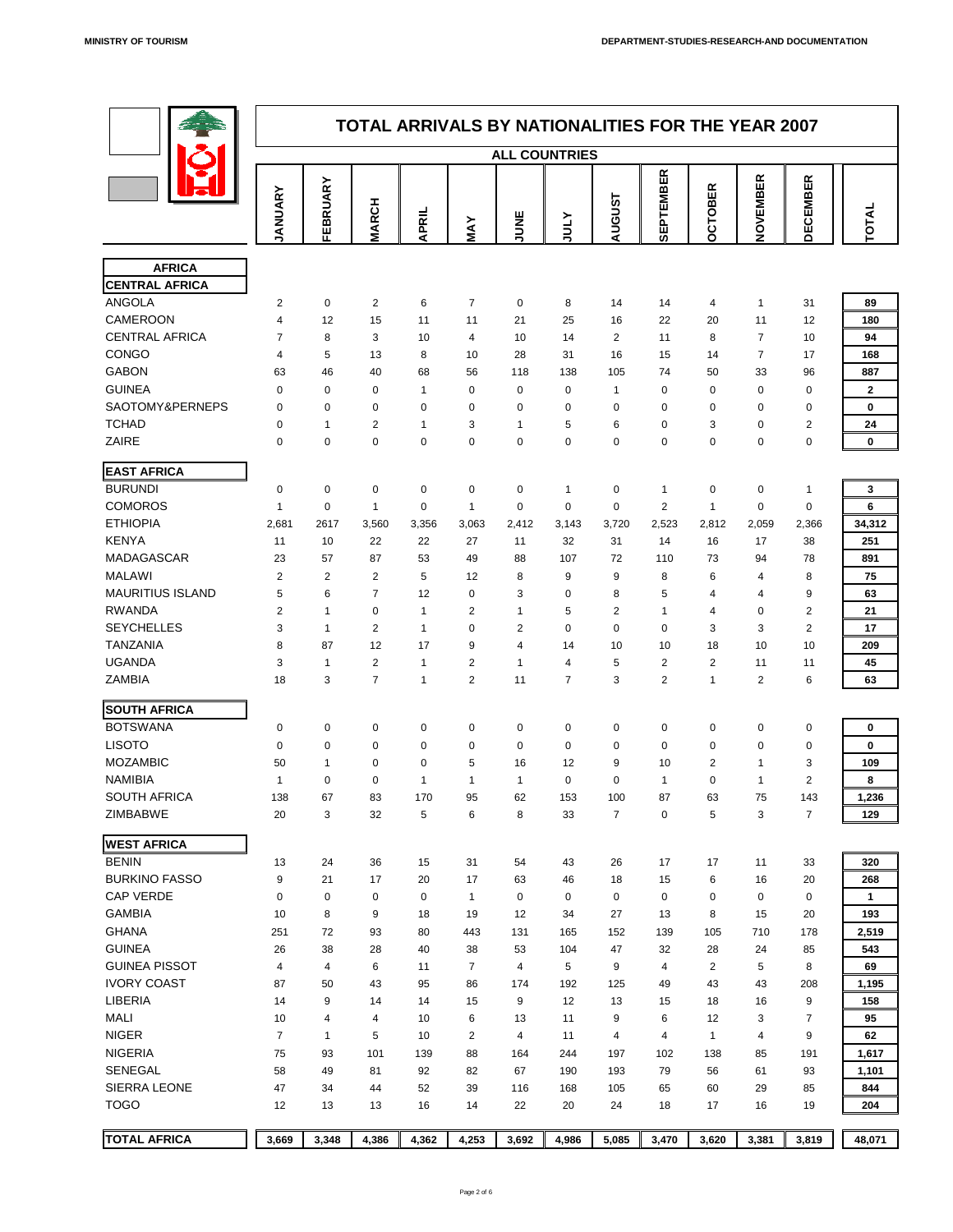

|                           | <b>TOTAL ARRIVALS BY NATIONALITIES FOR THE YEAR 2007</b><br><b>ALL COUNTRIES</b> |                         |                |                      |                |                |                |                         |                                                        |                |                  |                 |                  |
|---------------------------|----------------------------------------------------------------------------------|-------------------------|----------------|----------------------|----------------|----------------|----------------|-------------------------|--------------------------------------------------------|----------------|------------------|-----------------|------------------|
|                           |                                                                                  |                         |                |                      |                |                |                |                         |                                                        |                |                  |                 |                  |
|                           | ANUARY                                                                           | EBRUARY<br>ப            | <b>MARCH</b>   | <b>APRIL</b>         | MAY            | <b>UNE</b>     | <b>ATNLY</b>   | <b>AUGUST</b>           | <b>TEMBER</b><br>$\overline{\mathbf{a}}$<br><b>可SS</b> | <b>OCTOBER</b> | NOVEMBER         | <b>DECEMBER</b> | TOTAI            |
| <b>AMERICA</b>            |                                                                                  |                         |                |                      |                |                |                |                         |                                                        |                |                  |                 |                  |
| <b>CARAIBES ISLAND</b>    |                                                                                  |                         |                |                      |                |                |                |                         |                                                        |                |                  |                 |                  |
| ANTAGUA-BARBUDA           | $\Omega$                                                                         | $\overline{0}$          |                | $5\overline{)}$      | 3              | 2              | $\overline{0}$ | $\overline{7}$          |                                                        | $\overline{0}$ |                  | $\overline{0}$  | <b>20</b>        |
| <b>BAHAMAS</b>            | $\overline{0}$                                                                   | $\overline{0}$          | $\overline{0}$ | $\theta$             | $\overline{0}$ | $\overline{0}$ | $\overline{0}$ | $\overline{0}$          | $\overline{0}$                                         | $\overline{0}$ | $\boldsymbol{0}$ |                 |                  |
| <b>BARBADOS</b>           | $\Omega$                                                                         | $\overline{\mathbf{A}}$ |                | $\blacktriangleleft$ |                | $\overline{0}$ | 1              | $\overline{\mathbf{A}}$ | $\mathbf{3}$                                           | $\overline{0}$ |                  |                 | 11               |
| <b>CUBA</b>               | 18                                                                               | $\overline{7}$          | 13             | 18                   | 21             | 19             | 20             | 29                      | 22                                                     | $\overline{2}$ | 13               | 12              | 194              |
| <b>DOMINICA</b>           | $\Omega$                                                                         | $\overline{0}$          | $\overline{0}$ | $\overline{0}$       | $\overline{0}$ | $\overline{0}$ | $\overline{0}$ | $\overline{0}$          | $\Omega$                                               | $\overline{0}$ | $\overline{0}$   | $\overline{0}$  | $\boldsymbol{0}$ |
| <b>DOMINICAN REPUBLIC</b> | $\sim$                                                                           | $\overline{4}$          | 8              | 12                   | 9              |                | $\sim$<br>3    | $\overline{4}$          | $\overline{\phantom{0}}$                               | 8              | $\sim$<br>J.     | 8               | 75               |
| <b>GRENADA</b>            |                                                                                  | $\overline{0}$          | $\overline{2}$ |                      | $\overline{2}$ | $\overline{0}$ | $\overline{2}$ | 5                       | $\overline{0}$                                         | $\overline{0}$ |                  | $\overline{0}$  | 14               |
| <b>HAITI</b>              | $\overline{2}$                                                                   | $\overline{0}$          | $\overline{0}$ | 2                    | $\overline{2}$ |                | 9              | 12                      | $\overline{2}$                                         | 4              | $\overline{0}$   | 2               | 36               |
| <b>JAMAICA</b>            | 5                                                                                | 6                       | 6              | 5                    | 8              | 3              | 6              | 12                      | 5                                                      | 2              | 4                | 2               | 64               |
| <b>PORTORICO</b>          | $\Omega$                                                                         | $\overline{0}$          | $\overline{0}$ | $\overline{0}$       | $\overline{0}$ | $\overline{0}$ | $\overline{0}$ | $\overline{0}$          | $\overline{0}$                                         | $\overline{0}$ | $\mathbf{0}$     |                 |                  |
| <b>SANTA KITS</b>         | $\Omega$                                                                         | $\overline{0}$          | $\overline{0}$ | $\overline{0}$       | $\overline{0}$ |                | $\overline{0}$ | $\overline{2}$          | -1                                                     | $\overline{0}$ |                  | $\overline{0}$  | $5\overline{)}$  |
| <b>SANTA LUCIA</b>        | $\overline{0}$                                                                   | $\overline{0}$          | $\overline{0}$ | $\boldsymbol{0}$     | $\overline{0}$ | $\overline{0}$ | $\overline{0}$ | $\overline{0}$          | $\overline{0}$                                         | $\overline{0}$ | $\overline{0}$   | $\overline{0}$  | $\boldsymbol{0}$ |
| ST VINCENT GRENADINE      | $\overline{0}$                                                                   | $\overline{0}$          |                |                      | $\overline{2}$ |                | 5              | $\boldsymbol{0}$        |                                                        |                |                  | 2               | 15               |

**CENTRAL AMERICA**

| <b>BELIZE</b>              | 9                       | 13             | 11             | 12               | 12              | 15             | 14             | 25             | 15             | 12             | 14             | 12               | 164         |
|----------------------------|-------------------------|----------------|----------------|------------------|-----------------|----------------|----------------|----------------|----------------|----------------|----------------|------------------|-------------|
| <b>COSTA RICA</b>          | 3                       |                | 5              | $\overline{0}$   | 6               | $\overline{4}$ | $\overline{0}$ | 8              | 5              | 6              | 1              | 5                | 44          |
| <b>EL SALVADOR</b>         | $\overline{2}$          |                |                | $\mathfrak{S}$   | $\overline{0}$  |                | 2              | $\mathfrak{S}$ | 4              | $\overline{2}$ | $\overline{0}$ | $\overline{2}$   | 21          |
| <b>GUATEMALA</b>           | $\overline{\mathbf{A}}$ |                | $\overline{0}$ | 6                | $\overline{4}$  | 8              | $\overline{2}$ | 6              | $\mathbf{3}$   | 12             | 4              | 12               | 59          |
| <b>HONDURAS</b>            |                         | $\mathbf 0$    | 5              | $\overline{2}$   |                 | $\mathbf 0$    | 3              |                | 3              | $\overline{2}$ | -1             | $\overline{0}$   | 19          |
| <b>NICARAGUA</b>           | $\overline{\mathbf{A}}$ |                | $\overline{2}$ | 1                | 5               | $\mathbf 0$    | 3              | 6              | $\overline{0}$ | $\overline{0}$ | $\overline{0}$ | 1                | 20          |
| <b>PANAMA</b>              | 3                       | $\overline{2}$ | 4              | 9                | 15              | 26             | 20             | 13             | 19             | 5              | 12             | 27               | 155         |
| <b>NORTH AMERICA</b>       |                         |                |                |                  |                 |                |                |                |                |                |                |                  |             |
| <b>CANADA</b>              | 2,304                   | 1,937          | 2,827          | 3,905            | 4,543           | 5,188          | 5,485          | 4,963          | 3,859          | 3,506          | 2,575          | 6,074            | 47,166      |
| <b>MEXICO</b>              | 36                      | 34             | 64             | 89               | 74              | 106            | 115            | 121            | 104            | 84             | 53             | 109              | 989         |
| <b>UNITED STATES</b>       | 2,956                   | 2,117          | 3,585          | 4,550            | 4,999           | 6,365          | 7,050          | 6,795          | 4,308          | 4,105          | 3,060          | 7,083            | 56,973      |
| <b>SOUTH AMERICA</b>       |                         |                |                |                  |                 |                |                |                |                |                |                |                  |             |
| <b>ARGENTINA</b>           | 61                      | 37             | 45             | 57               | 74              | 75             | 57             | 83             | 51             | 60             | 45             | 58               | 703         |
| <b>BOLIVIA</b>             |                         |                |                | $\overline{4}$   | $5\overline{)}$ | $\overline{4}$ | $\mathbf{3}$   | 2              | 5              | 4              | 2              | 8                | 46          |
| <b>BRAZIL</b>              | 382                     | 278            | 269            | 494              | 543             | 684            | 902            | 733            | 554            | 516            | 373            | 855              | 6,583       |
| <b>CHILE</b>               | 10                      | 11             | 25             | 14               | 27              | 48             | 20             | 41             | 38             | 15             | 19             | 33               | 301         |
| <b>COLOMBIA</b>            | 60                      | 47             | 77             | 84               | 77              | 124            | 96             | 81             | 81             | 84             | 60             | 86               | 957         |
| <b>ECUADOR</b>             | 6                       | 9              | 47             | 14               | 15              | $\overline{4}$ | 19             | 10             | 14             | 13             | 15             | 8                | 174         |
| <b>GUIANA</b>              | $\boldsymbol{0}$        | $\overline{0}$ | $\overline{0}$ | $\boldsymbol{0}$ | $\overline{0}$  | $\overline{0}$ | $\overline{0}$ | $\mathbf 0$    | $\overline{0}$ | $\overline{0}$ | $\overline{0}$ | $\boldsymbol{0}$ | $\mathbf 0$ |
| <b>PARAGUAY</b>            | 17                      | 18             | 17             | 52               | 40              | 35             | 48             | 47             | 30             | 30             | 16             | 57               | 407         |
| <b>PERU</b>                | $\overline{2}$          | 4              | 15             | 16               | 8               | 10             | 8              | 14             | 12             | 13             | 11             | 14               | 127         |
| <b>SURINAM</b>             | $6\phantom{1}6$         | $\overline{2}$ | 3              | $\mathfrak{S}$   | $\overline{7}$  | $\overline{7}$ | $\overline{4}$ | 5              | $\overline{7}$ | 4              | $\overline{2}$ | $\mathbf{3}$     | 53          |
| <b>TRINIDAD&amp;TOBAGO</b> | 9                       | 3              | $\overline{7}$ | 8                | $6\phantom{1}$  | $\overline{4}$ | 9              | 11             | 10             | 3              | 5              | $\overline{7}$   | 82          |
| <b>URUGUAY</b>             | $\overline{7}$          | 3              | $\overline{4}$ | $6\phantom{1}$   | 6               | 11             | 9              | $\overline{7}$ | $\overline{4}$ | 4              | $\mathbf 1$    | 9                | 71          |
| <b>VENEZUELA</b>           | 324                     | 228            | 322            | 497              | 444             | 547            | 882            | 714            | 567            | 440            | 277            | 804              | 6,046       |
|                            |                         |                |                |                  |                 |                |                |                |                |                |                |                  |             |
| <b>TOTAL AMERICA</b>       | 6,229                   | 4,766          | 7,374          | 9,871            | 10,959          | 13,300         | 14,797         | 13,761         | 9,735          | 8,937          | 6,571          | 15,296           | 121,596     |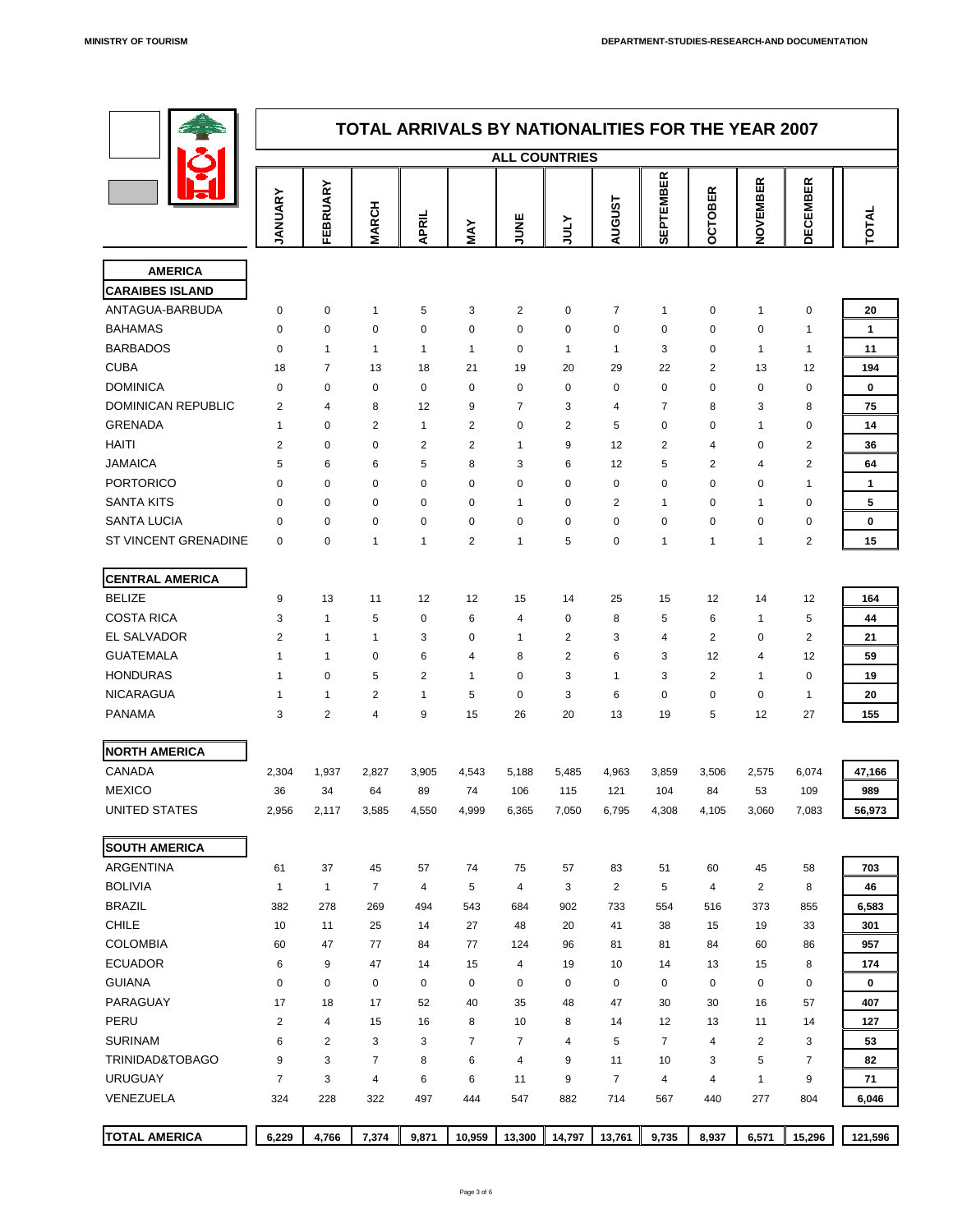

|                                      | <b>TOTAL ARRIVALS BY NATIONALITIES FOR THE YEAR 2007</b><br><b>ALL COUNTRIES</b> |                       |                 |                |                |                |                  |                         |                  |                                                    |                          |                 |                  |
|--------------------------------------|----------------------------------------------------------------------------------|-----------------------|-----------------|----------------|----------------|----------------|------------------|-------------------------|------------------|----------------------------------------------------|--------------------------|-----------------|------------------|
|                                      |                                                                                  |                       |                 |                |                |                |                  |                         |                  |                                                    |                          |                 |                  |
|                                      | ANUARY                                                                           | FEBRUARY              | <b>MARCH</b>    | <b>APRIL</b>   | MAY            | <b>JUNE</b>    | <b>ATNC</b>      | <b>AUGUST</b>           | <b>SEPTEMBER</b> | <b>TOBER</b><br>$\ddot{\mathbf{C}}$<br>$\mathbf O$ | VEMBER<br>$\overline{Q}$ | <b>DECEMBER</b> | <b>TOTAL</b>     |
|                                      |                                                                                  |                       |                 |                |                |                |                  |                         |                  |                                                    |                          |                 |                  |
| <b>ASIA</b><br><b>EXTREME ORIENT</b> |                                                                                  |                       |                 |                |                |                |                  |                         |                  |                                                    |                          |                 |                  |
| <b>CHINA</b>                         | 216                                                                              | 304                   | 133             | 87             | 119            | 147            | 100              | 106                     | 463              | 142                                                | 108                      | 103             | 2,028            |
| <b>HONG KONG</b>                     | $\mathbf{3}$                                                                     | 6                     | $\overline{0}$  | 3              | 3              | 1              | 3                | 5                       | $\overline{4}$   | $\overline{4}$                                     | 3                        | 10              | 45               |
| <b>JAPAN</b>                         | 81                                                                               | 95                    | 118             | 155            | 132            | 72             | 102              | 151                     | 101              | 186                                                | 162                      | 131             | 1,486            |
| <b>MONGOLA</b>                       | $\overline{0}$                                                                   | $\mathbf 1$           | 2               | $\mathbf 1$    | $\overline{0}$ | $\overline{O}$ | $\overline{0}$   | $\mathbf 1$             | $\overline{0}$   | $\overline{0}$                                     | $\overline{0}$           | $\overline{0}$  | 5                |
| <b>NORTH KOREA</b>                   | 15                                                                               |                       | 9               | 8              | 10             | 9              | 10               | $\overline{7}$          | 13               | 22                                                 | 35                       | $\overline{2}$  | 141              |
| <b>SOUTH KOREA</b>                   | 432                                                                              | 297                   | 147             | 257            | 157            | 83             | 573              | 214                     | 173              | 155                                                | 177                      | 180             | 2,845            |
| <b>TAIWAN</b>                        | 24                                                                               | 18                    | 5               | 21             | 48             | 29             | 16               | 4                       |                  | 32                                                 | 29                       | 29              | 256              |
|                                      |                                                                                  |                       |                 |                |                |                |                  |                         |                  |                                                    |                          |                 |                  |
| <b>SOUTH ASIA</b>                    |                                                                                  |                       |                 |                |                |                |                  |                         |                  |                                                    |                          |                 |                  |
| <b>AFGHANISTAN</b>                   | 16                                                                               | 9                     | 5               | 20             | 24             | 13             | 17               | 22                      | 10               | 13                                                 | 19                       | 16              | 184              |
| <b>BANGLADESH</b>                    | 498                                                                              | 311                   | 372             | 374            | 510            | 323            | 411              | 436                     | 546              | 346                                                | 292                      | 563             | 4,982            |
| <b>BHUTAN</b>                        | $\overline{0}$                                                                   | $\mathbf 1$           | $\mathbf 0$     | $\mathbf 1$    | $\mathbf 1$    | 1              | $\boldsymbol{0}$ | 1                       | $\mathbf 1$      |                                                    |                          | $\overline{0}$  | 8                |
| <b>INDIA</b>                         | 914                                                                              | 417                   | 635             | 719            | 678            | 504            | 1,406            | 699                     | 533              | 634                                                | 532                      | 571             | 8,242            |
| <b>IRAN</b>                          | 909                                                                              | 592                   | 12,695          | 5,276          | 1,162          | 2,585          | 6,602            | 11,358                  | 10,742           | 8,736                                              | 10,756                   | 4,113           | 75,526           |
| <b>KAZAKHSTAN</b>                    | 9                                                                                | $\overline{7}$        | 20              | 10             | 15             | 20             | 15               | 35                      | 15               | 22                                                 | 14                       | 19              | 201              |
| <b>KIRJISIA</b>                      | $\overline{4}$                                                                   | $\blacktriangleleft$  | 2               | 13             | 9              | 5              | 5                | 21                      | $\overline{4}$   | 5                                                  |                          | 5               | 75               |
| <b>MALDIVES</b>                      | $\overline{0}$                                                                   | $\mathbf 0$           | $\overline{0}$  | $\overline{0}$ | $\theta$       | $\overline{1}$ | $\overline{0}$   | $\overline{0}$          | $\overline{0}$   | $\overline{0}$                                     | $\overline{0}$           | $\overline{0}$  | 1                |
| <b>NEPAL</b>                         | 79                                                                               | 775                   | 186             | 144            | 299            | 143            | 238              | 890                     | 221              | 207                                                | 406                      | 211             | 3,799            |
| <b>PAKISTAN</b>                      | 159                                                                              | 133                   | 139             | 200            | 140            | 143            | 183              | 237                     | 189              | 164                                                | 195                      | 160             | 2,042            |
| <b>SRI LANKA</b>                     | 652                                                                              | 882                   | 993             | 865            | 950            | 796            | 1,055            | 817                     | 866              | 828                                                | 602                      | 639             | 9,945            |
| <b>TAJIKISTAN</b>                    |                                                                                  | $\mathbf 1$           | 9               | 6              | 3              | $\overline{3}$ | 14               | $3\overline{3}$         | $\overline{4}$   | 13                                                 | $\overline{0}$           | 5               | 62               |
| <b>TERKMANSTAN</b>                   |                                                                                  | $\overline{2}$        | 23              | $\overline{0}$ | 5              | $\overline{0}$ | 3                | 1                       | $\overline{0}$   | 5                                                  | $\overline{2}$           | 5               | 47               |
| <b>UZBEKISTAN</b>                    | $5\overline{)}$                                                                  | 13                    | 10              | 6              | 18             | 5              | 18               | 24                      | 8                | 13                                                 | 12                       | 19              | 151              |
|                                      |                                                                                  |                       |                 |                |                |                |                  |                         |                  |                                                    |                          |                 |                  |
| <b>SOUTH EAST ASIA</b>               |                                                                                  |                       |                 |                |                |                |                  |                         |                  |                                                    |                          |                 |                  |
| <b>BRUNEI</b>                        | $\overline{0}$                                                                   | $\overline{0}$        | $\overline{0}$  | $\mathbf 1$    | $\overline{0}$ | $\overline{0}$ | $\overline{0}$   | $\overline{0}$          | $\overline{0}$   | $\overline{0}$                                     | $\overline{0}$           | $\overline{0}$  | 1                |
| <b>BURMA</b>                         | $\overline{0}$                                                                   | $\overline{0}$        | $\overline{0}$  | $\overline{0}$ | $\theta$       | $\overline{0}$ | $\overline{0}$   | $\overline{0}$          | $\overline{0}$   | $\overline{0}$                                     | $\overline{0}$           | $\overline{0}$  | $\boldsymbol{0}$ |
| <b>CAMBODIA</b>                      | $\mathbf 0$                                                                      | 1                     | $\overline{0}$  | $\overline{2}$ | 1              | 1              | $\overline{0}$   | $\mathbf 0$             | $\overline{0}$   | $\overline{0}$                                     | $\overline{0}$           |                 | $6\phantom{1}$   |
| <b>INDONISIA</b>                     | 177                                                                              | 123                   | 348             | 605            | 476            | 401            | 786              | 594                     | 350              | 259                                                | 673                      | 801             | 5,593            |
| <b>LAOS</b>                          | $\overline{0}$                                                                   | $\overline{O}$        | $\overline{0}$  | $\overline{0}$ | $\overline{0}$ | $\overline{0}$ | $\overline{0}$   | $\overline{0}$          | $\overline{0}$   | $\overline{0}$                                     | $\overline{0}$           | $\overline{0}$  | $\mathbf 0$      |
| <b>MALAYSIA</b>                      | 472                                                                              | 39                    | 127             | 146            | 295            | 270            | 46               | 133                     | 115              | 468                                                | 89                       | 138             | 2,338            |
| <b>MIANMAR</b>                       | 6                                                                                | $\overline{2}$        | $\overline{2}$  | 9              | 6              | 3              | $\mathbf{3}$     | $\overline{\mathbf{1}}$ | $\overline{2}$   | 2                                                  | 10                       | $\overline{4}$  | 50               |
| <b>PHILIPPINES</b>                   | 681                                                                              | 614<br>$\overline{7}$ | 782<br>7        | 1,111          | 1,006          | 1,934          | 2,892            | 2,272                   | 1,113            | 1,483                                              | 917                      | 2,583           | 17,388           |
| <b>SINGAPORE</b>                     | 11                                                                               |                       |                 | 13             | 26             | 8              | 12               | 8                       | 17               | 10                                                 | 12                       | 35              | 166              |
| <b>THAILAND</b>                      | 10                                                                               | $\overline{7}$        | $\overline{7}$  | 17             | 17             | 8              | 20               | 8                       | 16               | 12                                                 | 14                       | 15              | 151              |
| <b>VIETNAM</b>                       | $3\overline{3}$                                                                  | $\overline{2}$        | $2\overline{ }$ | $\overline{2}$ | 27             | $\mathbf 1$    | $\overline{4}$   | $\overline{7}$          | $\mathbf{3}$     | $\overline{4}$                                     | $3\phantom{a}$           | 10              | 68               |
| <b>TOTAL ASIA</b>                    | 5,378                                                                            | 4,661                 | 16,778          | 10,072         | 6,137          | 7,509          | 14,534           | 18,055                  | 15,510           | 13,766                                             | 15,064                   | 10,368          | 137,832          |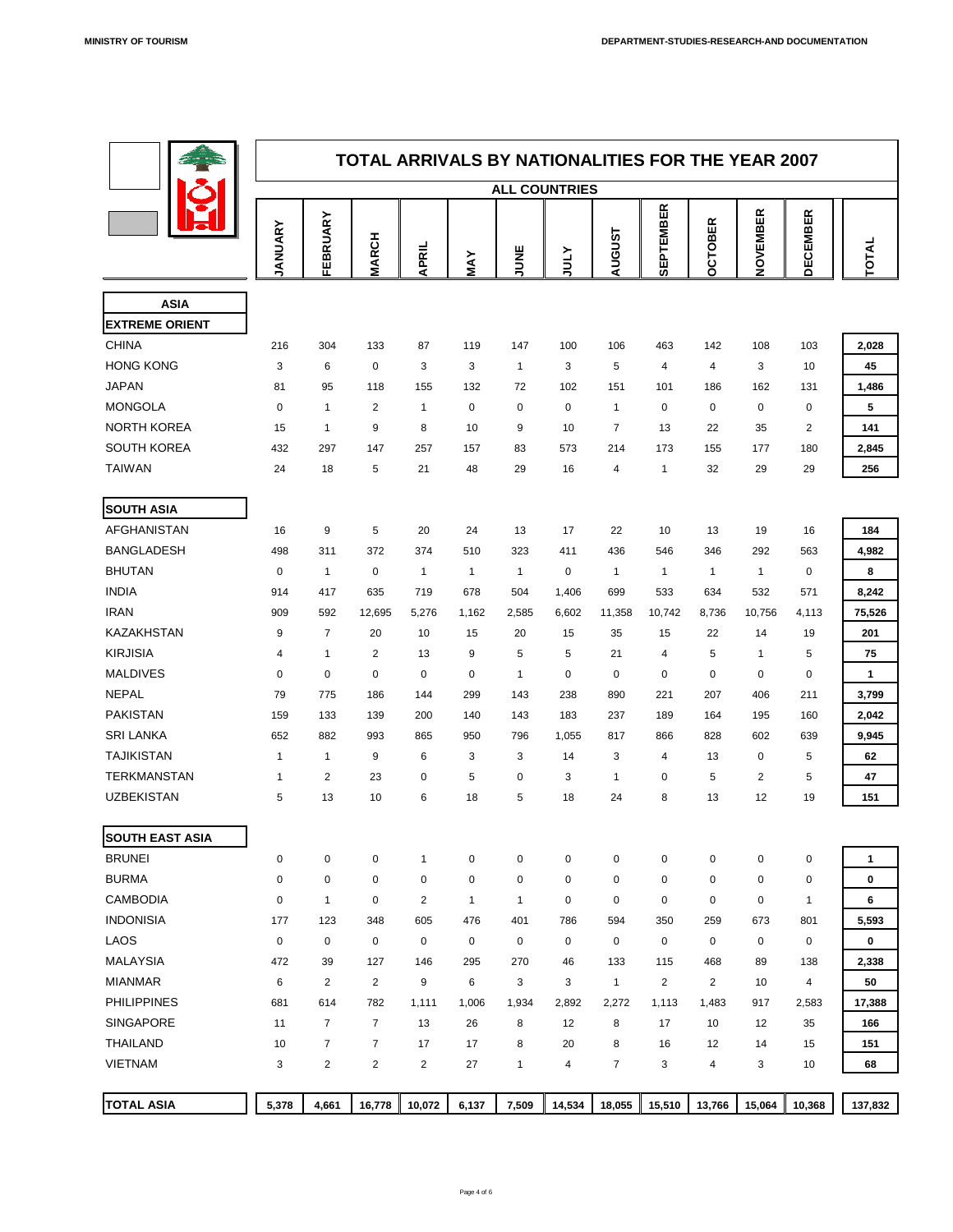

|                                       | <b>TOTAL ARRIVALS BY NATIONALITIES FOR THE YEAR 2007</b><br><b>ALL COUNTRIES</b> |                      |                  |                |                       |                |                                  |                       |                      |                      |                       |                      |                 |
|---------------------------------------|----------------------------------------------------------------------------------|----------------------|------------------|----------------|-----------------------|----------------|----------------------------------|-----------------------|----------------------|----------------------|-----------------------|----------------------|-----------------|
|                                       |                                                                                  |                      |                  |                |                       |                |                                  |                       |                      |                      |                       |                      |                 |
|                                       |                                                                                  | ARY                  |                  |                |                       |                |                                  |                       | <b>SEPTEMBER</b>     | <u>ừ</u><br>OBEI     | NOVEMBER              | <b>DECEMBER</b>      |                 |
|                                       | ANUARY                                                                           | FEBRU                | <b>ARCH</b><br>Σ | <b>APRIL</b>   | MAY                   | UNE            | $\blacktriangleright$<br>∟<br>בט | <b>AUGUST</b>         |                      | ں<br>O               |                       |                      | TOTAL           |
| <b>EUROPE</b>                         |                                                                                  |                      |                  |                |                       |                |                                  |                       |                      |                      |                       |                      |                 |
| <b>CAUCASE</b><br><b>ARMENIA</b>      | 59                                                                               | 49                   | 57               | 69             | 113                   | 69             | 86                               | 121                   | 105                  | 104                  | 57                    | 102                  | 991             |
| <b>AZERBAJIAN</b>                     | 5                                                                                | $\overline{2}$       |                  | 14             | $\overline{4}$        | 9              | 5                                | 6                     | $\overline{7}$       | $\overline{7}$       | $\mathbf{3}$          | 9                    | 78              |
| <b>GEORGIA</b>                        | 18                                                                               | 9                    | 70               | 10             | 16                    | 11             | 16                               | 20                    | 9                    | 13                   | 18                    | 22                   | 232             |
| <b>EAST EUROPE</b><br><b>ALBANIA</b>  |                                                                                  |                      |                  |                | $\overline{7}$        |                |                                  |                       |                      |                      |                       |                      |                 |
| <b>BELARUSIA</b>                      | 5<br>91                                                                          | 9<br>78              | 5<br>71          | 3<br>91        | 103                   | 5<br>131       | $\overline{2}$<br>116            | 4<br>228              | 5<br>183             | 3<br>97              | 5<br>65               | 3<br>83              | 56<br>1,337     |
| <b>BOSNA&amp;HER</b>                  | 24                                                                               | 8                    | 17               | 17             | 11                    | 10             | 19                               | 27                    | 12                   | 13                   | 18                    | 14                   | 190             |
| <b>BULGARIA</b>                       | 54                                                                               | 48                   | 61               | 91             | 75                    | 71             | 126                              | 174                   | 111                  | 88                   | 74                    | 109                  | 1,082           |
| <b>CROATIA</b>                        | 43                                                                               | 34                   | 36               | 44             | 27                    | 23             | 37                               | 41                    | 42                   | 39                   | 25                    | 38                   | 429             |
| <b>CZECH REPUBLIC</b>                 | 88                                                                               | 90                   | 147              | 135            | 135                   | 74             | 119                              | 127                   | 222                  | 240                  | 94                    | 99                   | 1,570           |
| <b>HUNGARY</b>                        | 35                                                                               | 32                   | 51               | 88             | 96                    | 60             | 58                               | 79                    | 97                   | 159                  | 104                   | 62                   | 921             |
| <b>MACEDONIA</b><br><b>MOLDOVIA</b>   | 2<br>60                                                                          | $\overline{7}$<br>70 | 15<br>48         | 18<br>84       | 13<br>92              | 8<br>76        | 8<br>88                          | 12<br>89              | 10<br>102            | 12<br>76             | 8<br>63               | 8<br>83              | 121<br>931      |
| <b>POLAND</b>                         | 102                                                                              | 123                  | 197              | 622            | 147                   | 165            | 205                              | 248                   | 215                  | 425                  | 130                   | 147                  | 2,726           |
| <b>ROMANIA</b>                        | 129                                                                              | 80                   | 138              | 169            | 162                   | 144            | 268                              | 302                   | 287                  | 187                  | 98                    | 258                  | 2,222           |
| <b>RUSSIAN FEDERATION</b>             | 410                                                                              | 397                  | 575              | 573            | 524                   | 443            | 661                              | 833                   | 810                  | 568                  | 431                   | 631                  | 6,856           |
| <b>SLOVAKIA</b>                       | 22                                                                               | 24                   | 49               | 55             | 65                    | 31             | 47                               | 63                    | 66                   | 95                   | 30                    | 45                   | 592             |
| <b>SLOVENIA</b>                       | 11                                                                               | 9                    | 14               | 11             | 13                    | 11             | 15                               | 11                    | 5                    | 10                   | 8                     | 5                    | 123             |
| <b>UKRAINE</b><br>YUGOSLAVIA          | 275<br>38                                                                        | 252<br>42            | 305<br>56        | 414<br>74      | 438<br>60             | 299<br>46      | 476<br>43                        | 593<br>75             | 727<br>69            | 565<br>66            | 313<br>54             | 450<br>55            | 5,107<br>678    |
| <b>CENTRAL EAST EUROPE</b>            |                                                                                  |                      |                  |                |                       |                |                                  |                       |                      |                      |                       |                      |                 |
| <b>CYPRUS</b>                         | 314                                                                              | 280                  | 511              | 539            | 355                   | 224            | 352                              | 688                   | 415                  | 426                  | 344                   | 644                  | 5,092           |
| <b>GREECE</b>                         | 233                                                                              | 200                  | 313              | 601            | 314                   | 270            | 427                              | 553                   | 414                  | 338                  | 290                   | 603                  | 4,556           |
| <b>TURKEY</b>                         | 713                                                                              | 563                  | 642              | 816            | 532                   | 532            | 769                              | 632                   | 654                  | 835                  | 601                   | 671                  | 7,960           |
| <b>NORTH EUROPE</b><br><b>DENMARK</b> | 361                                                                              | 398                  | 613              | 718            | 606                   | 1,368          | 2,575                            | 777                   | 518                  | 1,017                | 493                   | 877                  | 10,321          |
| <b>ESTONIA</b>                        | 5                                                                                | 6                    |                  | 5              | 9                     | 8              | 8                                | 9                     | 19                   |                      | 10                    | 20                   | 113             |
| <b>FINLAND</b>                        | 188                                                                              | 181                  | 224              | 245            | 224                   | 293            | 243                              | 308                   | 240                  | 270                  | 79                    | 115                  | 2,610           |
| <b>ICELAND</b>                        |                                                                                  | 5                    | 11               | 9              | 13                    | 10             | $\overline{2}$                   | 6                     | 12                   | 8                    | $\overline{7}$        | 9                    | 99              |
| LATIVIA                               | 4                                                                                | 5                    | 11               | 23             | 35                    | 14             | 13                               | 38                    | 23                   |                      | 18                    | 17                   | 208             |
| LITHUANIA                             | 3                                                                                | 9                    | 11               | 15             | 16                    | 23             | 30                               | 23                    | 18                   | 12                   | 11                    | 39                   | 210             |
| <b>NORWAY</b><br><b>SWEDEN</b>        | 160<br>626                                                                       | 145<br>555           | 252<br>799       | 305<br>953     | 184<br>948            | 255<br>2,442   | 361<br>2,356                     | 220<br>1,498          | 194<br>948           | 203<br>1,097         | 171<br>694            | 253<br>1,581         | 2,703<br>14,497 |
| <b>WEST EUROPE</b>                    |                                                                                  |                      |                  |                |                       |                |                                  |                       |                      |                      |                       |                      |                 |
| <b>ANDORRA</b>                        | $\overline{0}$                                                                   |                      | $\overline{0}$   | $\overline{0}$ | $\overline{0}$        | $\overline{0}$ | $\overline{0}$                   | $\overline{0}$        | $\overline{0}$       | $\overline{0}$       | $\overline{0}$        | $\overline{0}$       | $\mathbf 0$     |
| <b>AUSTRIA</b>                        | 129                                                                              | 121                  | 234              | 229            | 200                   | 120            | 295                              | 289                   | 199                  | 177                  | 171                   | 209                  | 2,373           |
| <b>BELGIUM</b>                        | 348                                                                              | 326                  | 688              | 838            | 516                   | 882            | 1,386                            | 736                   | 593                  | 883                  | 463                   | 889                  | 8,548           |
| <b>ENGLAND</b>                        | 1,570                                                                            | 1,567                | 2,260            | 2,835          | 2,035                 | 1,820          | 4,423                            | 3,302                 | 2,277                | 2,445                | 1,754                 | 3,339                | 29,627          |
| <b>FRANCE</b><br><b>GERMANY</b>       | 3,565                                                                            | 4,684                | 4,595            | 7,481          | 5,543                 | 5,008          | 10,723                           | 8,730                 | 5,145                | 5,846                | 3,722                 | 7,317                | 72,359          |
| <b>HOLLAND</b>                        | 1,557<br>309                                                                     | 1,495<br>325         | 3,049<br>432     | 3,248<br>589   | 2,884<br>558          | 3,871<br>382   | 8,650<br>1,006                   | 5,339<br>562          | 2,874<br>489         | 3,817<br>531         | 1,796<br>427          | 3,503<br>542         | 42,083<br>6,152 |
| <b>IRELAND</b>                        | 169                                                                              | 194                  | 210              | 268            | 328                   | 183            | 287                              | 243                   | 213                  | 215                  | 167                   | 158                  | 2,635           |
| <b>ITALY</b>                          | 1,489                                                                            | 598,                 | 1,961            | 2,577          | 1,124                 | 1,140          | 1,991                            | 2,561                 | 1,811                | 2,188                | 1,223                 | 1,900                | 21,563          |
| LIECHTENSTEIN                         |                                                                                  | $\overline{0}$       | $\overline{0}$   | $\mathbf 0$    | $\overline{0}$        |                |                                  |                       | $\overline{0}$       | $\overline{0}$       | $\overline{0}$        | $\overline{0}$       | 4               |
| LUXEMBOURG                            | 8                                                                                | 6                    | 12               | 16             | 10                    | 5              | 21                               | 29                    | 15                   | 16                   | 8                     | 13                   | 159             |
| <b>MALTA</b>                          | 8                                                                                | 8                    | 15               | 11             | 9                     | 10             | 11                               | 15                    | 10                   | 6                    | 3                     | 19                   | 125             |
| <b>MONACO</b><br><b>PORTUGAL</b>      | $\Omega$<br>37                                                                   | $\overline{0}$<br>40 | 3<br>99          | 76             | 5                     | 28             | $\overline{0}$<br>53             |                       | $\overline{0}$<br>97 | $\overline{2}$<br>74 | $\overline{0}$        | $\overline{2}$<br>85 | 15              |
| <b>SCOTLAND</b>                       | $\Omega$                                                                         | $\overline{0}$       | $\overline{0}$   | $\overline{0}$ | 196<br>$\overline{0}$ | $\overline{0}$ | $\overline{0}$                   | 103<br>$\overline{0}$ | $\overline{0}$       | $\overline{0}$       | 183<br>$\overline{0}$ | $\overline{0}$       | 1,071<br>0      |
| <b>SERBIA</b>                         | $\overline{2}$                                                                   | 17                   |                  | 25             | 19                    | 25             | 16                               | 25                    | 24                   | 18                   | 25                    | 15                   | 218             |
| <b>SPAIN</b>                          | 654                                                                              | 327                  | 1,400            | 590            | 489                   | 384            | 1,624                            | 668                   | 545                  | 477                  | 1,431                 | 594                  | 9,183           |
| <b>ST MARINO</b>                      | $\overline{0}$                                                                   | $\overline{0}$       | $\overline{0}$   | $\overline{0}$ | $\overline{0}$        | $\overline{0}$ | $\overline{0}$                   | $\overline{0}$        | $\overline{2}$       | $\overline{0}$       | $\overline{0}$        |                      | 3               |
| <b>SWITZERLAND</b>                    | 308                                                                              | 328                  | 464              | 726            | 490                   | 330            | 989                              | 657                   | 487                  | 719                  | 359                   | 699                  | 6,556           |
| <b>VATICAN</b>                        | 2                                                                                | 4                    | $\overline{2}$   | 4              | 6                     | 3              | 6                                | 1                     | 16                   | $\overline{2}$       |                       | 4                    | 51              |
| <b>TOTAL EUROPE</b>                   | 14,241                                                                           | 14,751               | 20,744           | 26,325         | 19,749                | 21,318         | 41,013                           | 31,067                | 21,336               | 24,403               | 16,049                | 26,341               | 277,337         |